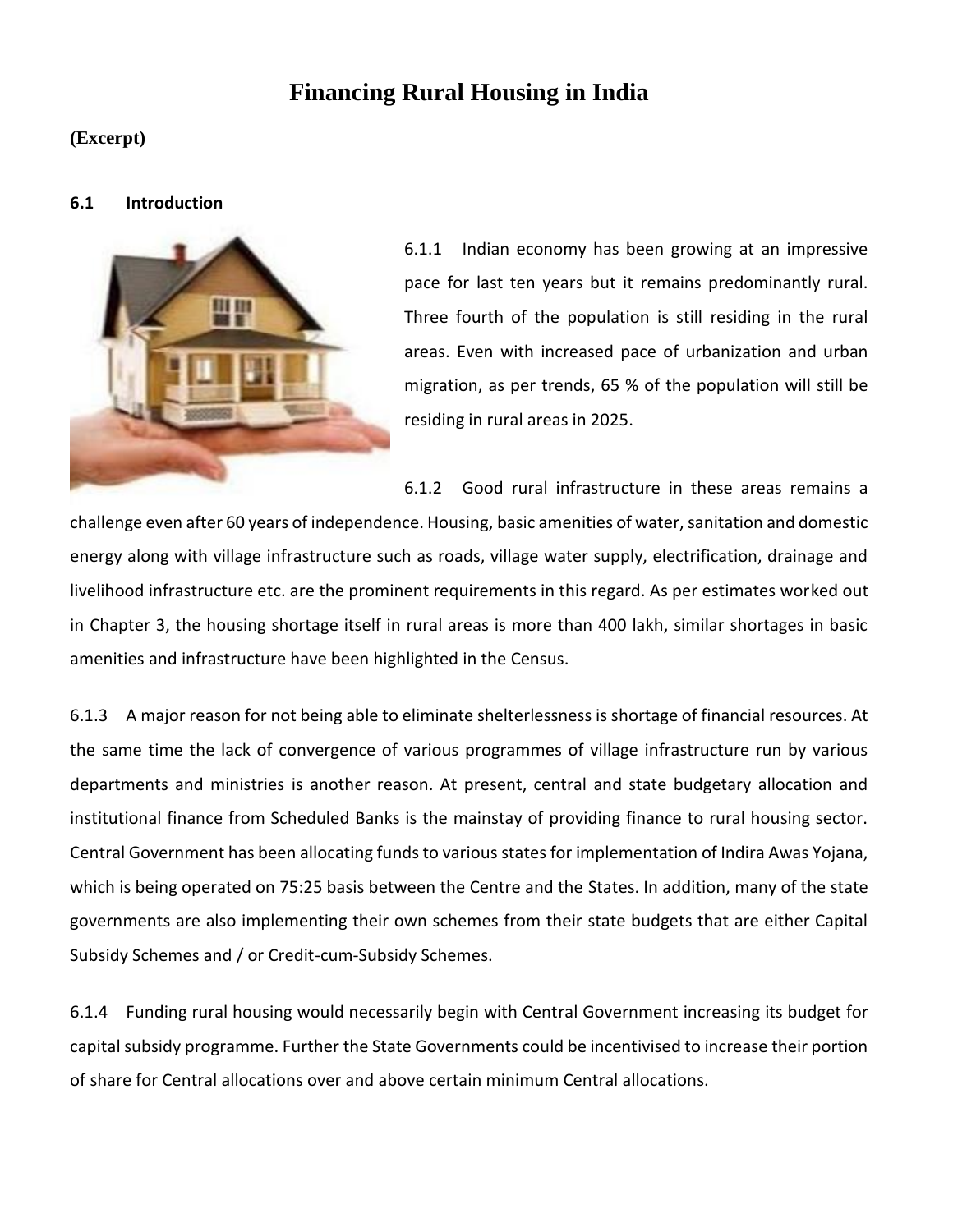6.1.5 Still, considering that subsidy schemes are limited by budgetary allocation while the demand for rural housing is huge and is limited not only to below poverty line (BPL) families, it is important to strengthen existing credit-related products and to introduce new products to cater to a wider spectrum of housing needs. Financial instruments that could facilitate both BPL and APL families to expand their houses, upgrade and repair the existing shelter and also mechanisms by which Panchayats could develop village infrastructure are required. This aspect was discussed in the meeting of the Working Group wherein it was felt that a multi-dimensional approach had to be adopted and the members suggested various possible interventions. In this regard, Chairman, National Housing Board submitted a paper with details of the alternative ways of financing rural housing.

# **6.2 A Paradigm Shift**

Since there is limitation on the part of Government to eliminate housing shortage even in BPL segments solely through budgetary allocations, there is need of a paradigm shift in strategy through adoption of a multi-dimensional approach to ensure housing finance in rural areas for all segments of rural population. Also, it is important to make it affordable and accessible. Such a multi-dimensional approach would focus on:

- Targeting Government's capital grant assistance to extreme poor and destitute BPL families i.e. poorest among the poor and encouraging the marginally poor families to take housing loans from the banks with an element of interest subsidy.
- Targeting different segments of families with appropriate and customized housing loan products.
- Encouraging Government and Civil society partnerships to extend necessary support to BPL segments to improve their livelihood opportunities and income levels that will enable them in due course to invest in housing.
- Encouraging effective conversion of house asset as productive housing through appropriate schemes and institutional mechanism. NHB has already put in place a scheme called, 'Productive Housing in Rural Areas (PHIRA)' which is being implemented in partnership with banks and microfinancing institutions.
- Catalysing institutional finance as well as micro-finance for investment in rural housing.
- Capital market funds and multinational funds may be invested in rural habitat development in partnership with state government and civil society.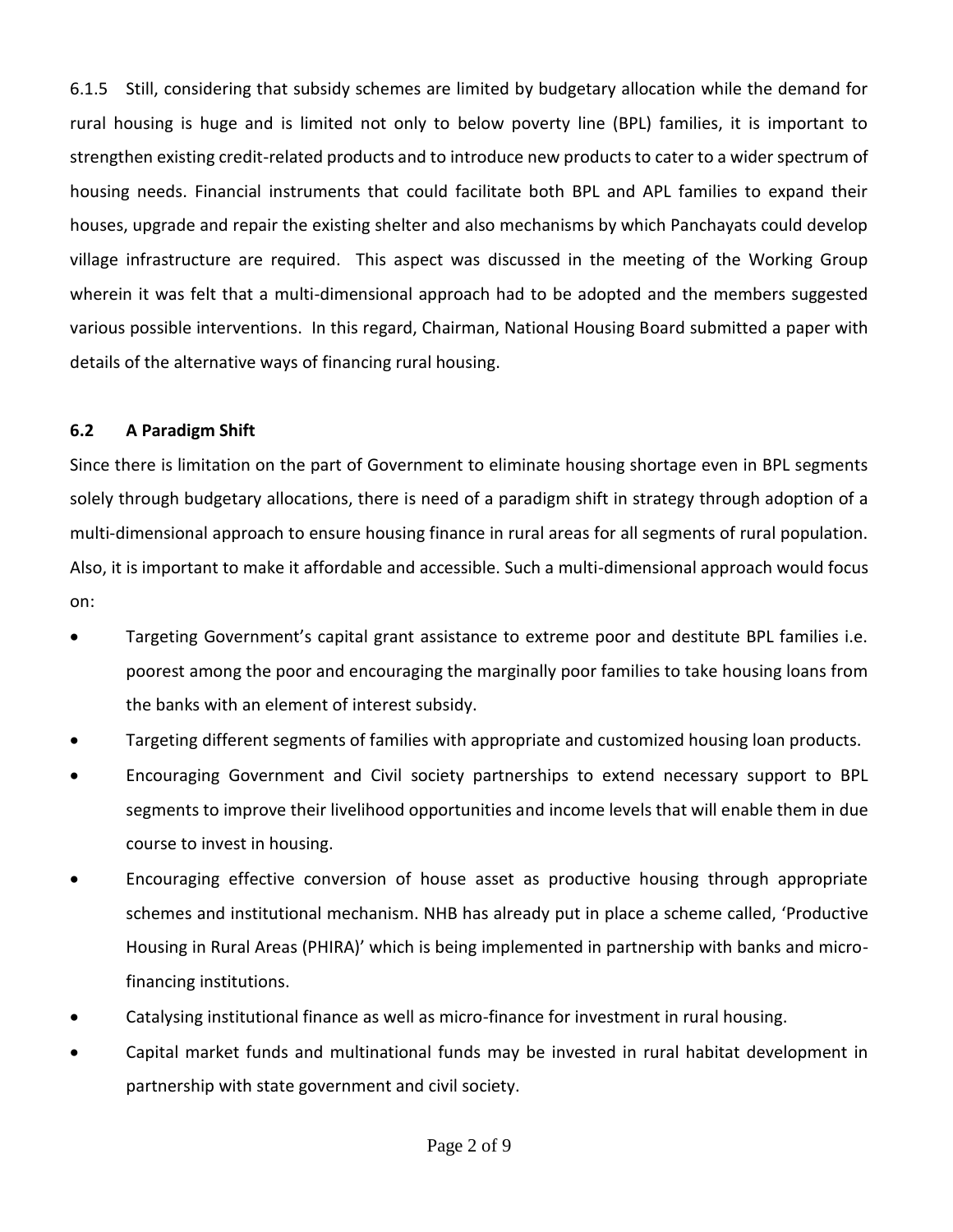- Evolving and introducing appropriate risk mitigants with safeguards, including insurance of both the asset and the securitization of loans.
- Increasing overall volumes at accelerated pace through effective collaboration and partnership arrangements with various institutions.

# **6.3 Proposed Strategic Interventions**

To implement the proposed multi-dimensional approach, it is necessary to have right kind of intervention programmes so that objectives laid out are achieved within the target time. Hence, the following strategic interventions are suggested: -

- Limit Government Capital subsidy to the extreme poor and destitute families under Indira Awas Yojana and /or any other Scheme.
- Introduce Interest Subsidy Scheme whereby borrowers in the category of economically weaker sections gets loan at concessional and affordable rates.
- To encourage primary lending institutions to enhance their credit flow to the rural populations and actively involve the existing institutional mechanisms of SHGs and microfinance institutions to extend loans to rural populations.
- To encourage new, flexible financial products through commercial banks geared to payback cycles of rural families to bring about a higher degree of inclusivity in institutional lending for rural housing
- To develop mechanisms that will focus on 'Productive Housing' i.e. house in rural areas to be used as a base for income generation which would lead to asset building, women empowerment, family development, hygienic housing, improved health facilities, better education for children leading to human capital formation as well as sound collateral for various finances.
- Encourage small and medium developers to take up housing in rural areas through a mix of fiscal incentives and business volumes after necessary environment and social impact assessments and clearances from the Panchayati Raj Institutions.
- To create institutional mechanisms to address the higher risk perception in rural areas.
- Consider housing at par with rural infrastructure as far as funding and concessions are concerned, in order to encourage investments in the sector.
- Based on the aforementioned multi-dimensional approach and strategic interventions, specific initiatives which can be taken up are listed below.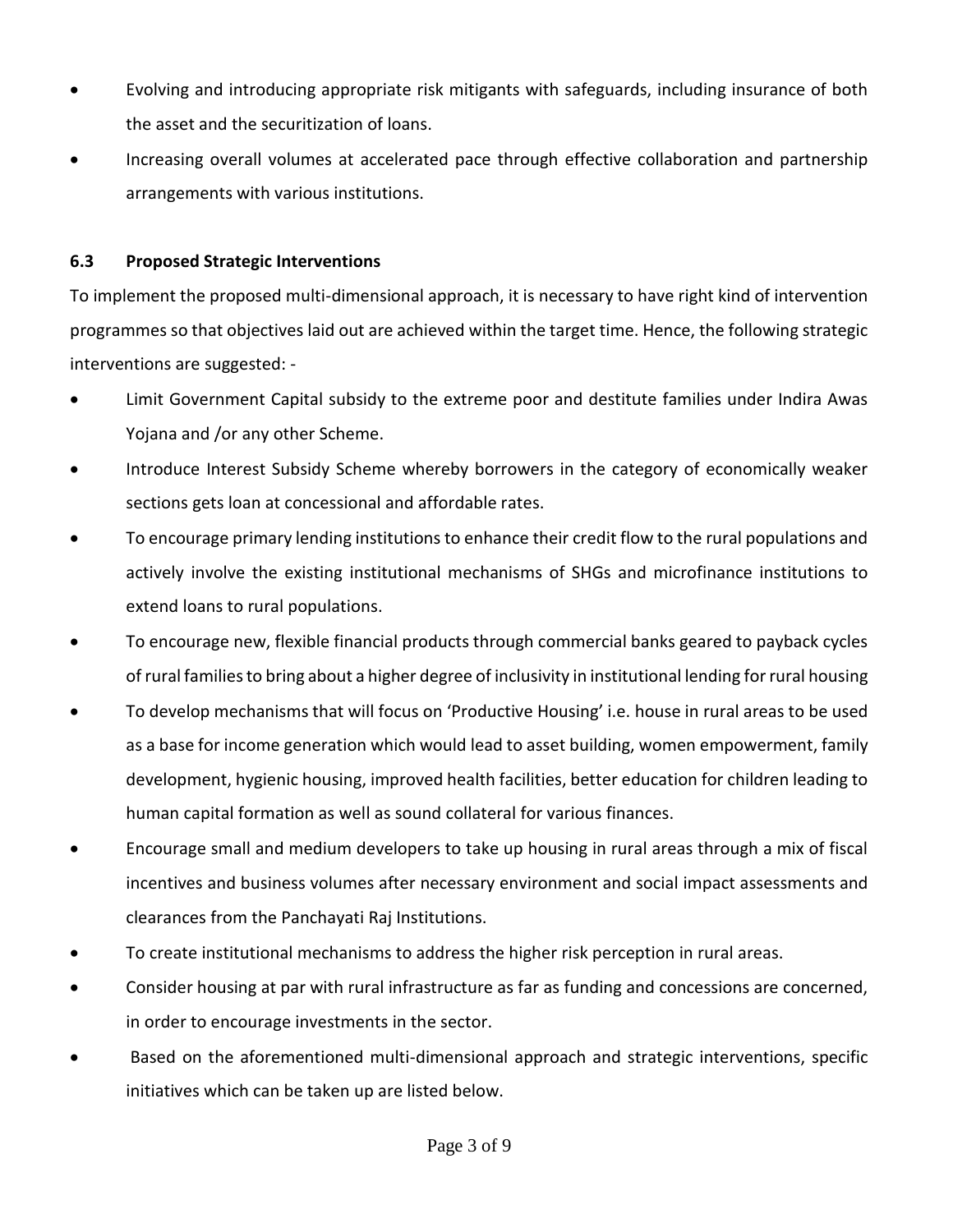# **6.4 Interest Rate Subsidy Housing Loan Scheme for the poor**

6.4.1 Many civil society members generally argue that the rate of interest on housing loans in the rural areas is higher compared to urban areas and that the benefits of liberalisation have not percolated to rural areas. Though the rate of interest (ROI) charged by lending institutions is the same in the urban and the rural areas, the effect of fiscal concessions reduce the effective rate of interest by about 2.5% - 3% per annum for the urban households who file Income Tax returns and claim the benefits. However, in the rural areas, the same is not happening and therefore, the effective ROI remains high compared to urban areas. Hence, there is a need to bring down the ROI to that extent in rural areas specially for the poor.

6.4.2 As the effect on ROI is happening at the individual level and the lending institutions operations are market oriented, the lending institutions will not be able to offer the reduction in ROI lower than their market costs. Therefore, there is need to provide Interest Subsidy to make the loan effectively affordable. The interest subsidy could be restricted to the initial 7 years with phased reduction and thereafter, the subsidy could be completely withdrawn. The borrower could then pay the regular equated monthly instalment or seasonal payment cycles depending on occupational patterns of the rural borrower, as it is assumed that the borrower's income will increase on a year to year basis. The Interest Subsidy could bring down the ROI at affordable level in line with the agricultural loans, as well as enthuse the lending institutions to operate under prevailing and competitive market conditions.

6.4.3 This interest subsidy could be extended to credit for construction using energy efficient and costeffective construction technologies. The certification of use of such construction technologies could be provided by appropriate regional institutions designated and linked to the lending institutions at the district and block levels.

6.4.4 Fiscal incentives could be extended to producers of cost effective and energy efficient building materials to encourage them to promote these in rural habitat development

# **6.5 National Rural Shelter Fund**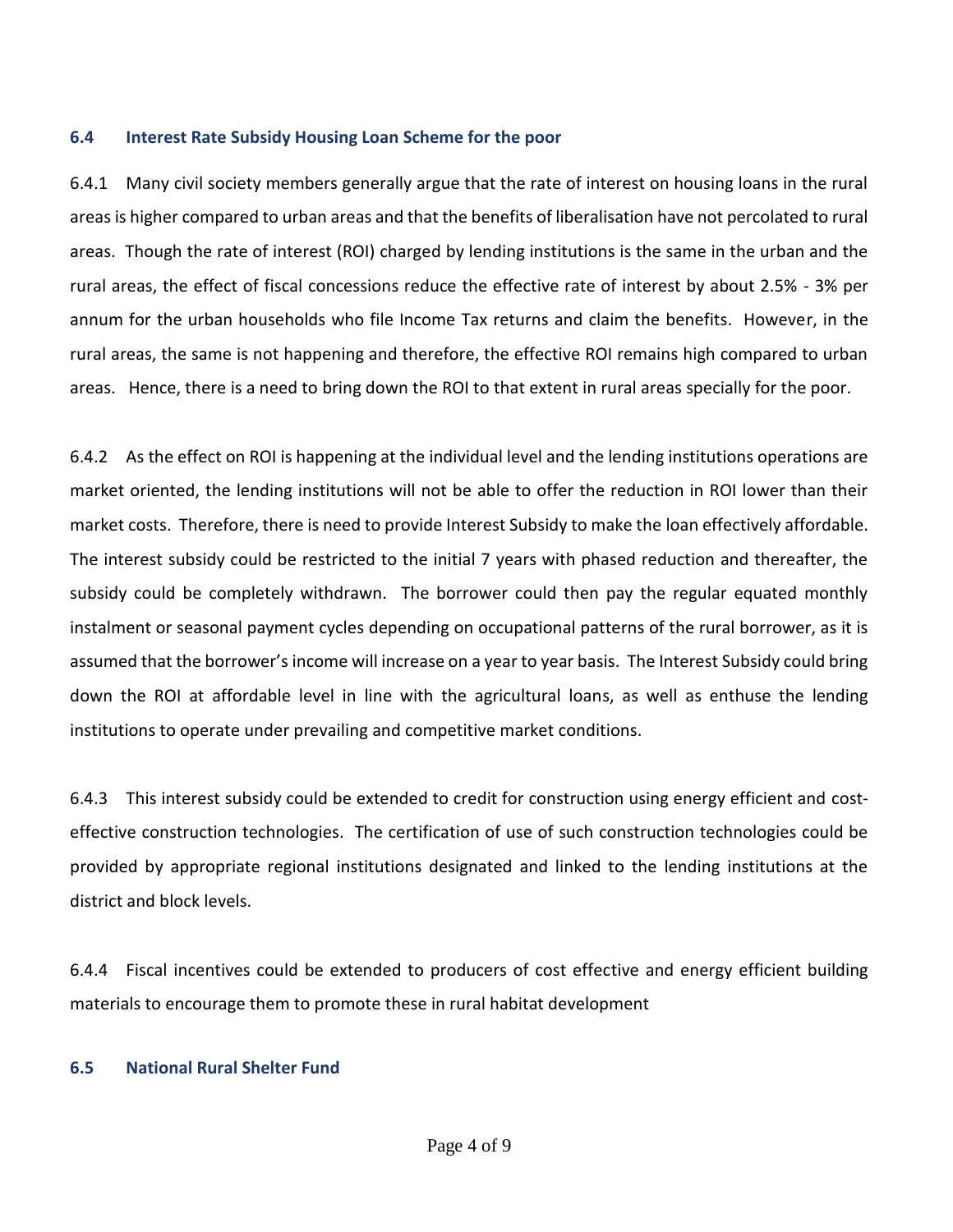NHB could be allowed to create the National Rural Shelter Fund for providing financial assistance to primary lending institutions (PLIs) to enable them to lend to ultimate rural borrowers at lower interest rate. The proposed fund would act as the main vehicle for financing borrowers having repaying capacity as well as for schemes like "Productive Housing in Rural Areas" i.e. housing loan scheme with livelihood. There would be no direct subsidy from the Ministry of Rural Development, GOI for the purposes as in case of agriculture lending. However, NHB could be allowed to access the funds through:

- a. Floatation of Capital Gains Bonds under Section 54E of IT Act (on tap)
- b. Access to Rural Infrastructure Development Fund (RIDF) by expanding the activities covered under it to include rural housing.

# **6.6. National Rural Housing Consortium**

A consortium could be created comprising of nodal organisations such as NHB, NABARD, nationalised and premier commercial banks and apex micro-finance institutions to provide equity and debt for rural housing for small and marginal farmers, small village artisans, self employed, etc. MoRD could play the role of a "Key Facilitator". The broad functions of the consortium would be as follows:

- a. Participation in the equity of housing projects for small and marginal farmers, self employed, etc.
- b. Participation in the rural development projects especially the infrastructure projects for basic amenities through equity and loan.
- c. Participation in the institutions / organizations undertaking projects towards linking Rural area (products) to semi-urban markets for increased benefits of market developments through equity, loan and grants.
- d. Participating in the programmes undertaken by various agencies for capacity building of rural masses especially towards cost effectiveness and use of local materials for housing and housing related activities.
- e. Participation in PURA projects, Bharat Nirman and other integrated rural area development projects.
- f. Convergence with various infrastructure development plans as proposed under the Bharat Nirman in order to bring the under one umbrella the development of rural habitats in toto.

# **6.7 Incentivising Lending Institutions**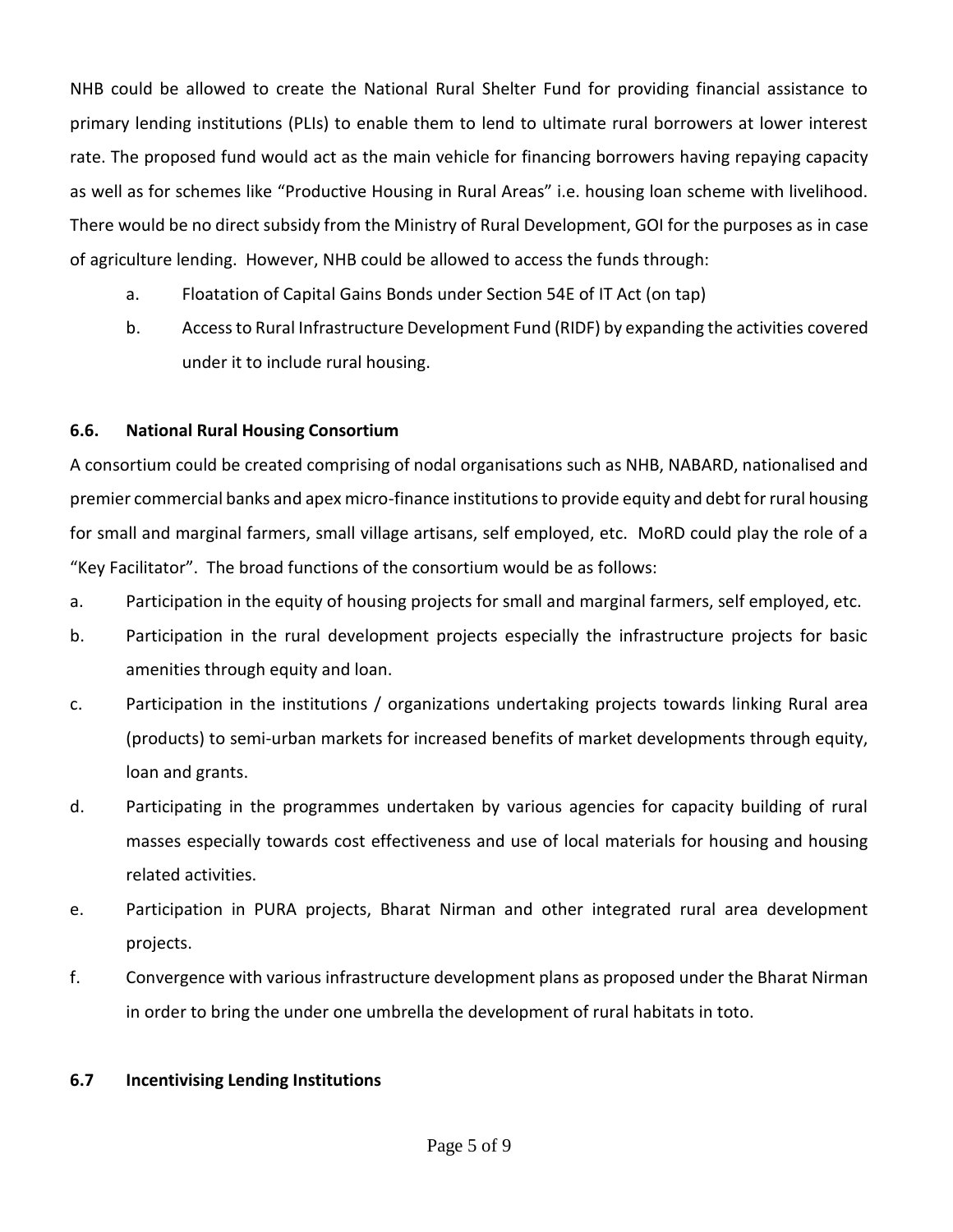Presently, housing finance companies (HFCs) registered with NHB, are allowed to create a Special Reserve to the extent of 40% out of the income earned through the long term mortgage financing (mortgage loans for more than 5 years) under Section 36(1) (vii) of the I.T. Act. This fiscal incentive is however, not available to banks, who are presently the leaders in the housing finance market. At present, the rural housing loan portfolios of banks and HFCs, comprise only 10-12% of their total housing loans. Therefore, there is need to incentivise these institutions to increase their lending in rural areas. It is therefore, proposed that the limit under this provision be increased from the present level of 40% to 60% for HFCs, banks and NHB. The additional 20% provisions will exclusively be for lending in rural areas. As banks have wider net-working in rural areas and have been providing other credit in rural areas, they should also be allowed the benefit under this section. Therefore, it is proposed that banks may also be allowed to create the Special Reserves on the lines of HFCs, for long term mortgage financing in rural areas. This will encourage banks and HFCs to aggressively lend for housing in rural areas. Self Help Groups and Micro finance institutions could also be encouraged to actively involved in extending housing loans

#### **6.8 Securitisation of Rural Housing Loans**

Encouraging Securitisation of rural housing loans to help garnering surplus resources from the market for investment in housing. This requires the following measures:

- a. Rationalisation of stamp duty across all the states on the instruments of mortgage backed securities on the lines of Maharashtra, Tamil Nadu, Karnataka, Delhi, Andhra Pradesh etc.
- b. Treating mortgage backed securities as "Trustee Securities" under the Indian Trust Act, 1882.
- c. Treating these securities as "Approved Securities" for investment purposes by Provident / Pension and Insurance Funds.

# **6.9 Livelihood – based Housing and Habitats**

6.9.1 Credit schemes can offer more flexibility and increase the number of housing units that can be taken up in response to the demand, but their utility is limited on account of low credit-worthiness of the poor. If credit-cum-subsidy schemes are provided for construction of livelihood-based housing and habitats, these might enhance the credit-worthiness of the beneficiaries.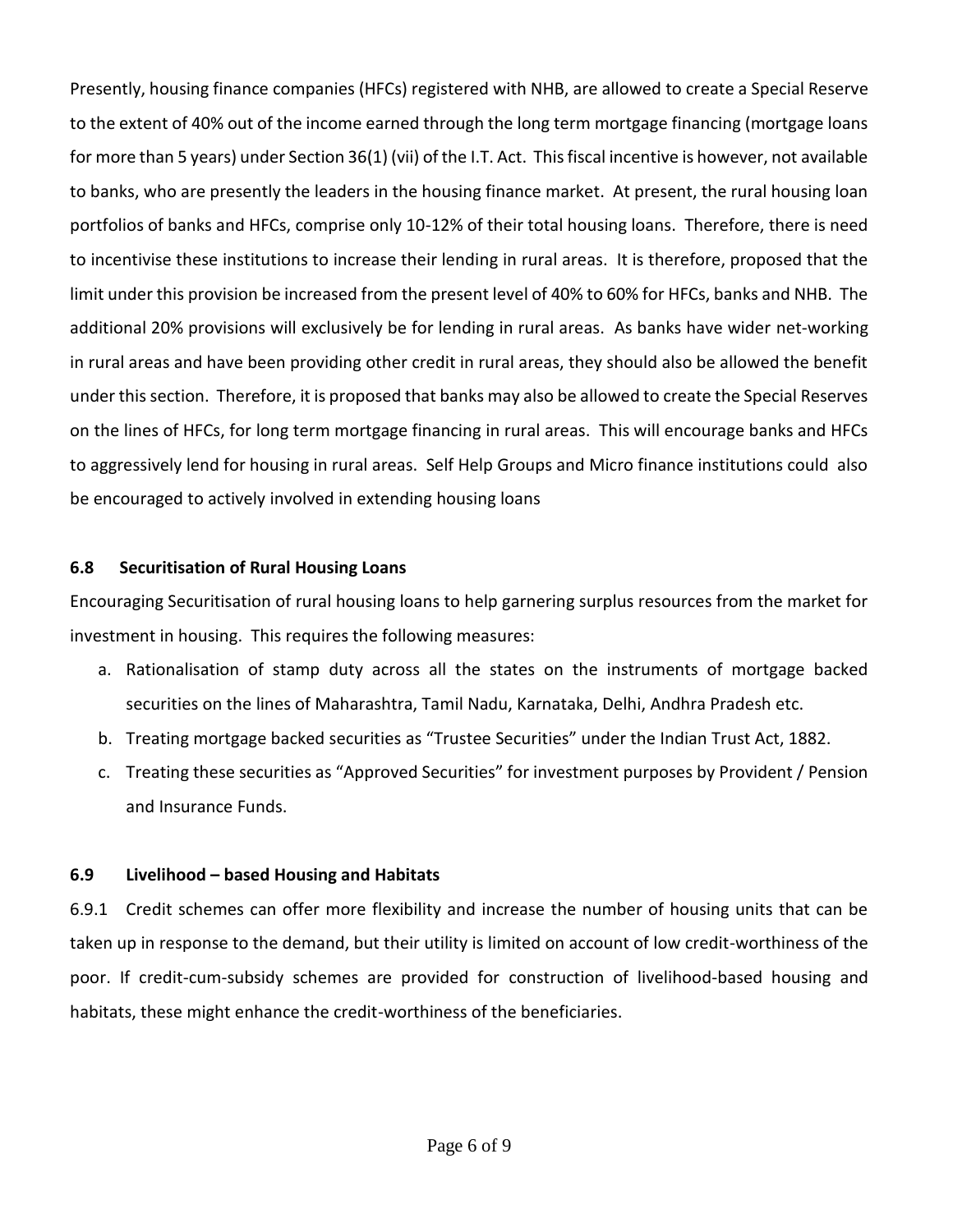6.9.2 There is a strong case for people with identical occupations, like weavers, dairy farmers, etc., forming a habitat, which can house the entire range of facilities like water supply, sanitation, power, internal roads and common workshop, that contribute to the quality of life.

6.9.3 As far as possible, local manpower – skilled and unskilled must be employed in habitat development and house construction in villages. This will counter migration to urban areas.

6.9.4 Livelihood schemes can serve as the basis for housing and habitat development whereby the savings of SHGs could be mobilized as collateral for housing loans for members linked with banks. 6.9.5 The case for the development of livelihood-based housing and habitats can be strengthened by the involvement of Self-Help Groups (SHGs).

#### **6.10 Risk Mitigants**

Introduction of appropriate risk mitigants would provide further boost to PLIs in increasing their lending in rural areas as well as would be an effective tool for residential mortgage backed securitization for rural housing loans. Risk mitigants which could be introduced are as follows:

**a.** *Title Guarantee***:** In a majority of the rural abadi areas a clear title of the land pertaining to the existing houses, is not available. In the absence of such clear titles, the PLIs find it difficult to provide housing loans on such property. Therefore, to cover the risk of default / defects in the title, a simple affidavit by the borrower being the legal heir of the house property duly signed by the village Panchayats or Land Revenue Officer, can be treated as a valid document for the purpose of creation of the mortgage.

**b.** *Rural Risk Fund***:** Presently, the PLIs have high risk perception for lending to the poor. The risk fund will provide credit guarantee cover for loans up to Rs. 1 lakh taken by the BPLs. However, for effective operationalisation of such a fund, the Ministry of Rural Development could consider providing an initial corpus of Rs. 1000 crore to NHB to set up such a fund to be exclusively used for providing cover to PLIs for small loans say upto Rs. 1 lakh taken by the poor where the primary security i.e., valid collateral e.g., title deed is not available.

**c.** *Mortgage Credit Guarantee***:** This would cover all loans given by PLIs i.e., in urban and rural areas with loans above Rs. 1 lakh. NHB with the other institutions will bring in the required corpus of initial funds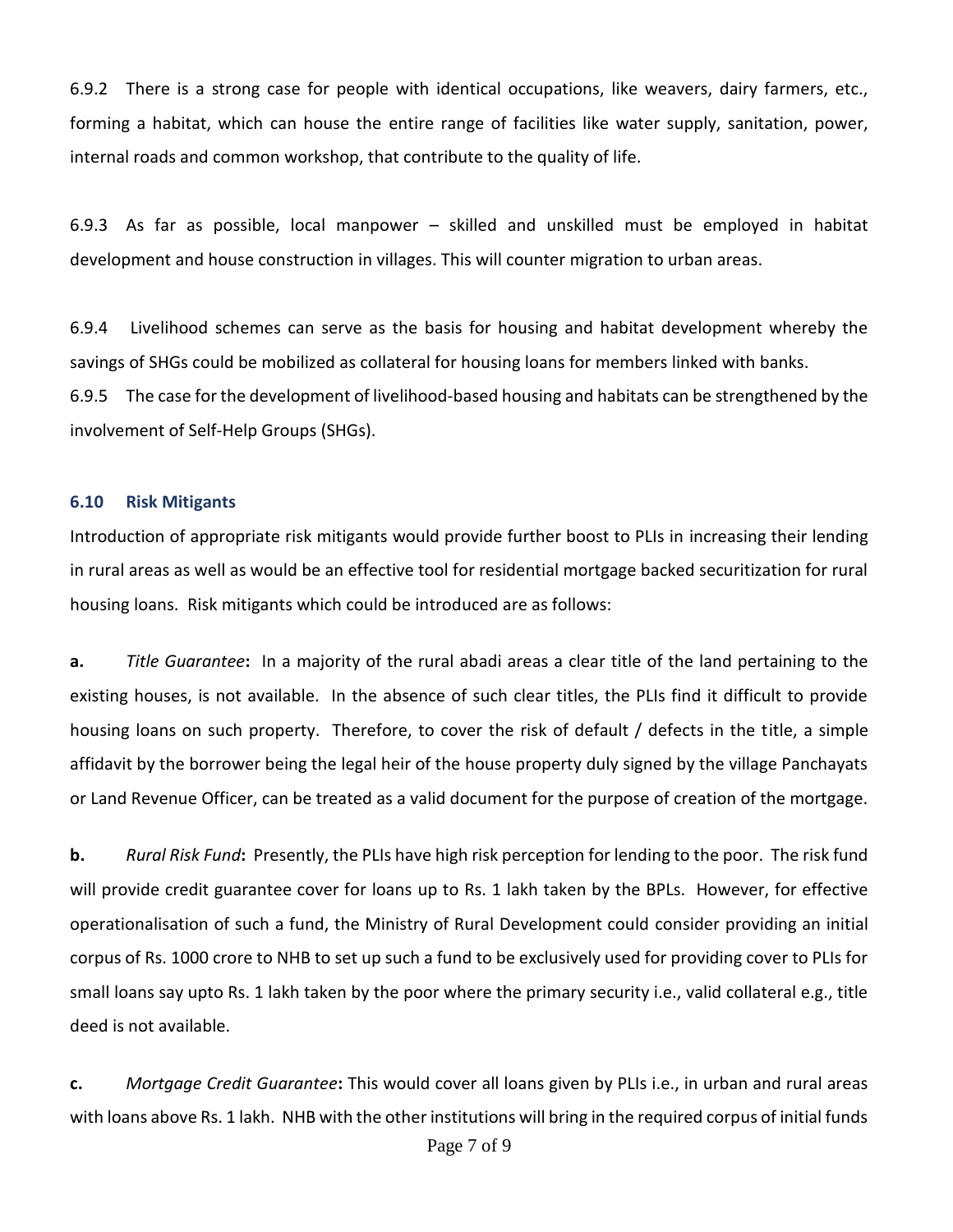and PLIs will be paying premium for the credit cover which may be shared between PLI and the ultimate borrowers Mortgage credit guarantee for rural micro-habitat finance for loans up to 1 lakh could be borne by the lending institution itself as a one time premium.

**d.** *Legislative Mechanism***:** Appropriate legislative amendment allowing village panchayat certificate on land titles and borrower's affidavit attested by the village panchayat to be treated as sufficient documentary evidence for banks and financial institutions to lend can brought about. Amendments allowing mortgage of agricultural land as collateral for housing loan can also be thought of.

**e.** *Rationalisation of Stamp Duty*: Rationalisation of Stamp duty and Registration charges and bring them down to a minimum token amount (0.5%) in the case of rural housing to encourage registration of mortgages and building up proper land records.

# **6.11 Unit cost of Assistance for the IAY House**

Based on the suggestions of the research studies, consultations with State Governments in review meetings, visits of monitors and area officers, the Ministry of Rural Development has reached a conclusion that for the IAY scheme to be meaningful, there is an urgent need to increase the unit cost from the present level of Rs. 25000/- for plain areas and Rs. 27500/- for hilly areas. The Working Group also felt that for revision of the unit cost assistance for the IAY houses would improve the quality of construction. To assess the revised unit cost of an IAY house, the Ministry of Rural Development had requested the four agencies viz., HSMI (HUDCO), Auroville Earth Institute, BMTPC and CBRI to assess the present unit cost of an IAY house in different regions. The Auroville Earth Institute have given three models of an IAY house between the rage of 90,000/- and 1.02 lakh. However, the HSMI in consultation with BMTPC, has intimated that the unit cost of a house with 25 – 30 sqm plinth area would be between Rs. 60000/- and 81900/- stating that proportionate amount may be reduced for a smaller plinth area. As per IAY guidelines, the IAY house should be of at least 20 sqm plinth area and hence its unit cost would range between Rs. 48000/- to Rs. 54000/-. Thus, after rounding off, assistance per unit for an IAY house can be taken as Rs. 45000/- for plain areas and Rs. 50000/- for hilly / difficult areas including those that have a consistent history of droughts, flooding, earthquakes, cyclones and other natural disasters. The Vulnerability Atlas developed by BMTPC should be updated and can be referred for delineation of difficult areas.